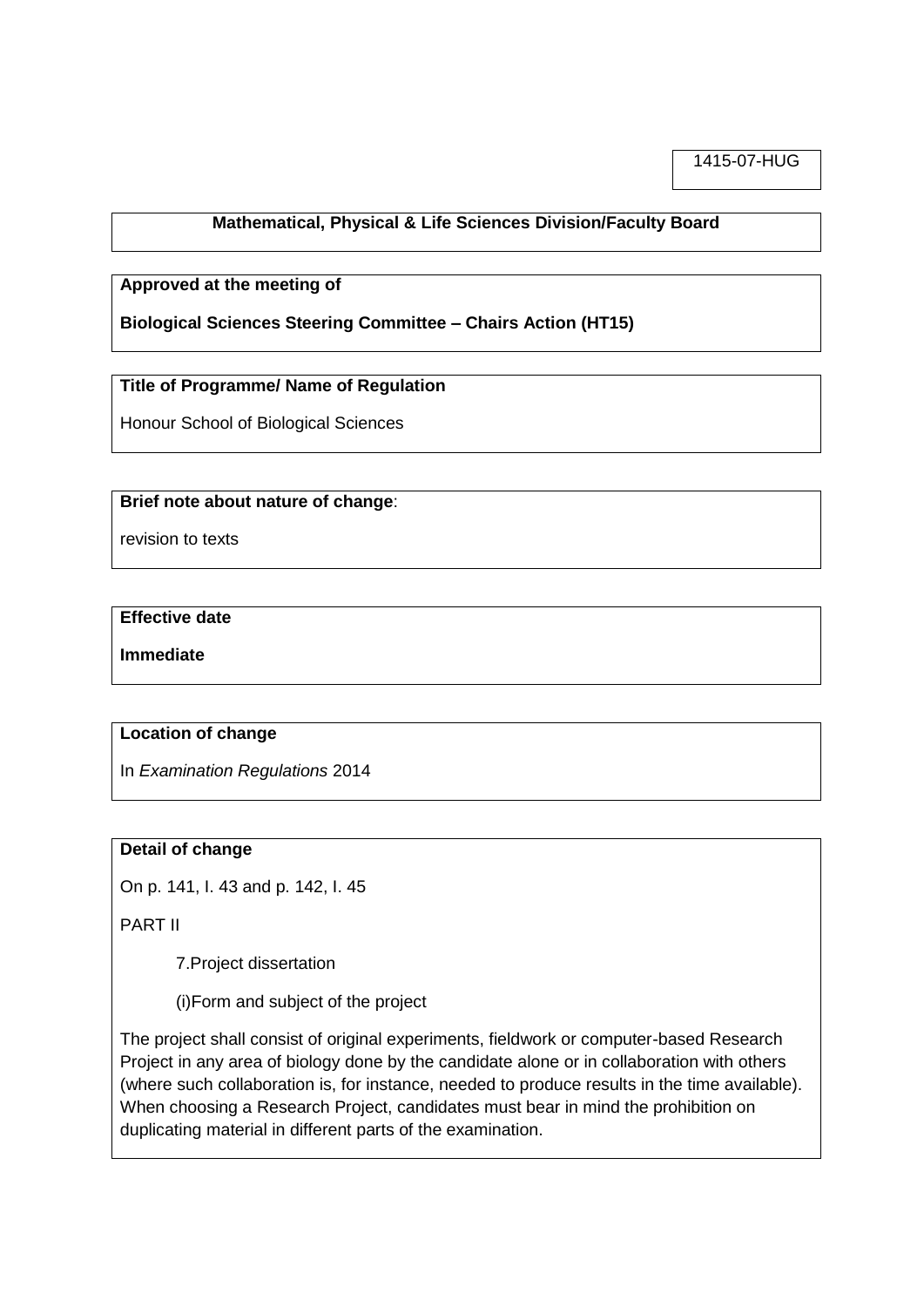## (ii)Registration

Candidates must register the provisional title of their project and the name of their supervisor to the Examinations Co-ordinator no later than noon on Friday of Week 8 of Hilary Term of their second year. Candidates must submit their completed safety registration form to the appropriate Departmental Safety Officer by the same deadline.

## (iii)Residence

Candidates undertaking project work outside of Oxford will be permitted by the Chair of the Director of Undergraduate Teaching for Biological Sciences Steering Committee, subject to the written approval also of the Senior Tutor of the candidate's college, to spend a maximum of two weeks outside of Oxford during Trinity Term of their second year working at a supervised field site or another university / institution in the UK or overseas, in accordance with clause 2.8 of the First and Second Public Examination regulations pertaining to residence. Candidates will still be liable for their College battels, if applicable, during this time.

## (iv)Examination

Candidates shall submit to the examiners a dissertation based on their project according to guidelines that will be published in the Guidelines on Projects and Course Assignments in the academic year preceding the examination. The project dissertation shall be of not more than 7,000 words, excluding any tables, figures, or references, and must be prefaced by an Abstract of not more than 250 words, to be included within the word limit.

(v)Submission and assessment of project-based written work

The project report (two copies) must be legibly typed or word-processed (double line spacing to be used throughout) on one side only of A4 paper, held firmly in a stiff cover, and submitted on or before 12 noon on the Monday of Week 2 of Hilary Full Term of the academic year in which Part II of the examination is taken. It must be addressed to the Examination Schools, High Street, Oxford, for the Chair of Examiners for the Final Honour School of Biological Sciences. Each project report shall be accompanied by a certificate signed by the candidate indicating that the project report is the candidate's own work. This certificate shall be submitted separately in a sealed envelope addressed to the Chair of Examiners. No report will be accepted if it has already been submitted, wholly or substantially, for another Honour School or degree of this University, or for a degree of any other institution.

In all cases, the examiners shall obtain and consider a written report from each supervisor indicating the extent of the input made by the candidate to the outcome of the project and also any unforeseen difficulties associated with the project (e.g. unexpected technical issues or problems in the availability of materials, equipment, or literature or other published data). Material in a candidate's dissertation must not duplicate material that has been included in the submitted Course Assignments.

# 8.Course Assignments